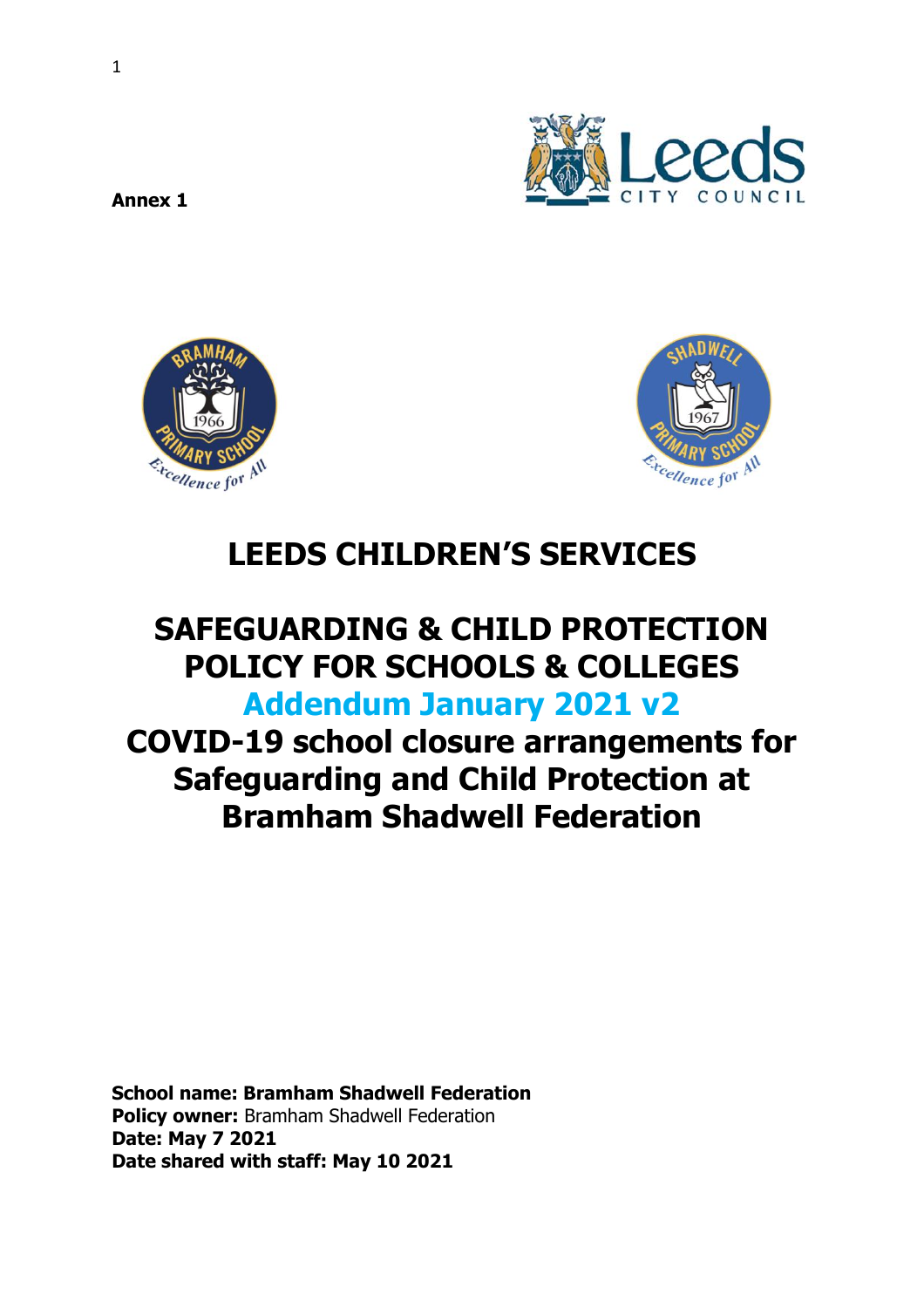| 1. |                                                                                    |
|----|------------------------------------------------------------------------------------|
| 2. |                                                                                    |
| З. |                                                                                    |
| 4. |                                                                                    |
| 5, |                                                                                    |
| 6. |                                                                                    |
| Ζ. |                                                                                    |
| 8. |                                                                                    |
| 9. | Safer recruitment/volunteers and movement of staff 8                               |
|    |                                                                                    |
|    | 11. Children and online safety away from school and college 10                     |
|    |                                                                                    |
|    |                                                                                    |
|    |                                                                                    |
|    |                                                                                    |
|    | 16. Staff who bring their own children into school due to a lack of suitable<br>13 |
|    | 13                                                                                 |
|    |                                                                                    |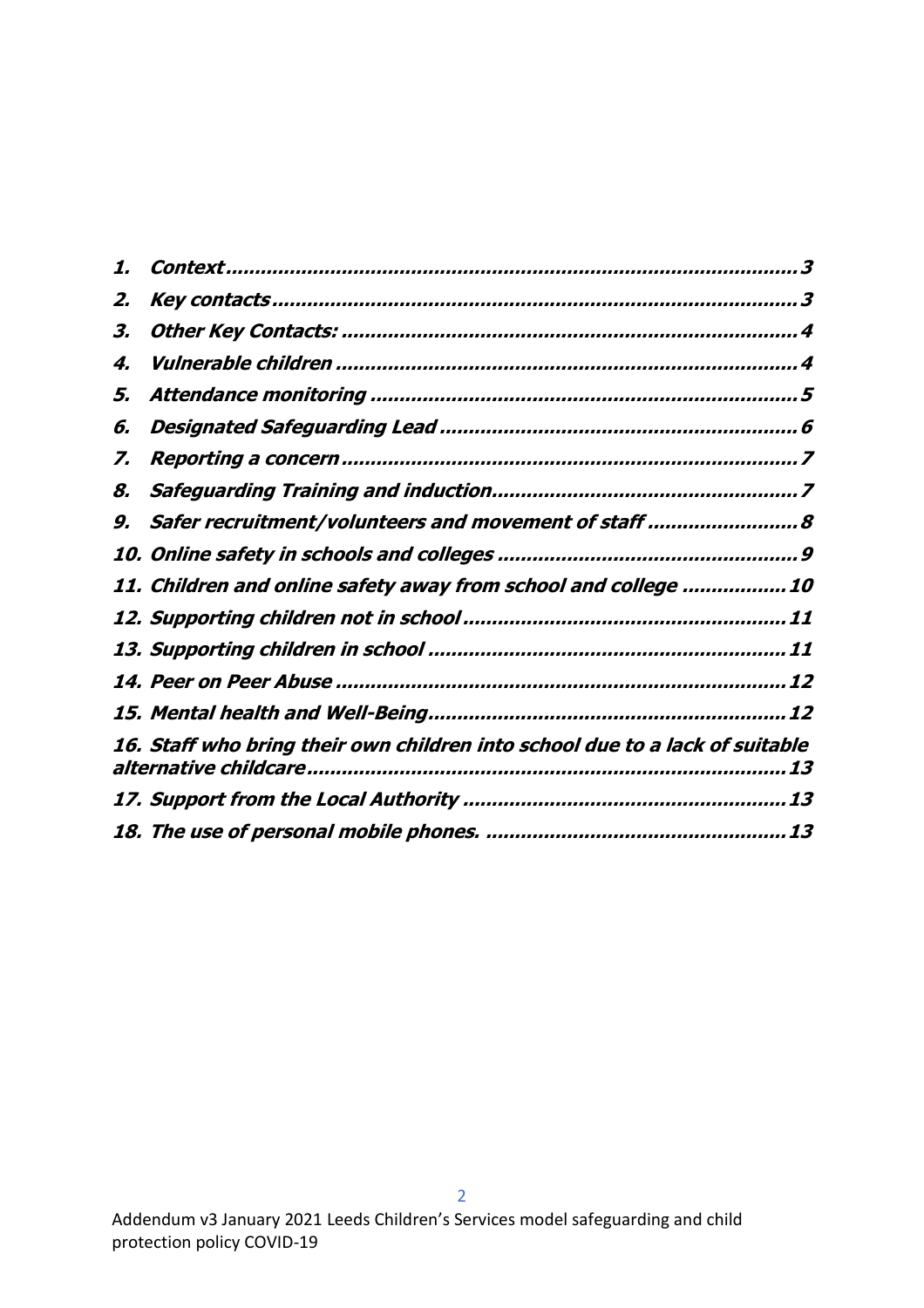#### <span id="page-2-0"></span>**1. Context**

From 5<sup>th</sup> January 2021 parents were asked to keep their children at home, wherever possible, and for schools to remain open only for those children of workers critical to the COVID-19 response who absolutely need to attend and children who are vulnerable and cannot be safely cared for at home.

It is the responsibility of the host school for safeguarding and child protection for all pupils who are attending regardless of whether they are on roll at that school.

All staff working in schools should understand their specific roles in the safeguarding of children.

This addendum of the Bramham Shadwell Federation Safeguarding and Child Protection policy contains details of our individual safeguarding arrangements in the following areas:

#### <span id="page-2-1"></span>**2. Key contacts**

| <b>Role</b>                                  | <b>Name</b>                | <b>Contact</b><br>number | <b>Email</b>                    |
|----------------------------------------------|----------------------------|--------------------------|---------------------------------|
| Designated<br>Safeguarding<br>Lead           | Sarah<br><b>Richards</b>   | 07801<br>370609          | sl.richards@leedsfederation.org |
| Deputy<br>Designated<br>Safeguarding         | Joanne<br>Hall             | 07971<br>269408          | j33.hall@leedsfederation.org    |
| Leads                                        | Ruth Kirby                 | 07789<br>773475          | r.kirby@leedsfederation.org     |
|                                              | Louise<br><b>Humphreys</b> | 07760<br>223063          | l.humphreys@leedsfederation.org |
| Headteacher                                  | Sarah<br><b>Richards</b>   | 07801<br>370609          | sl.richards@leedsfederation.org |
| <b>Trust</b><br>Safeguarding<br>Manager      | N/A                        |                          |                                 |
| Chair of<br>Governors                        | Sue<br>Morgan              | 07796<br>176107          | michaelmsue@btinternet.com      |
| Safeguarding<br>Governor /<br><b>Trustee</b> | Georgina<br><b>Mills</b>   | 07946<br>377468          | g mills75@hotmail.co.uk         |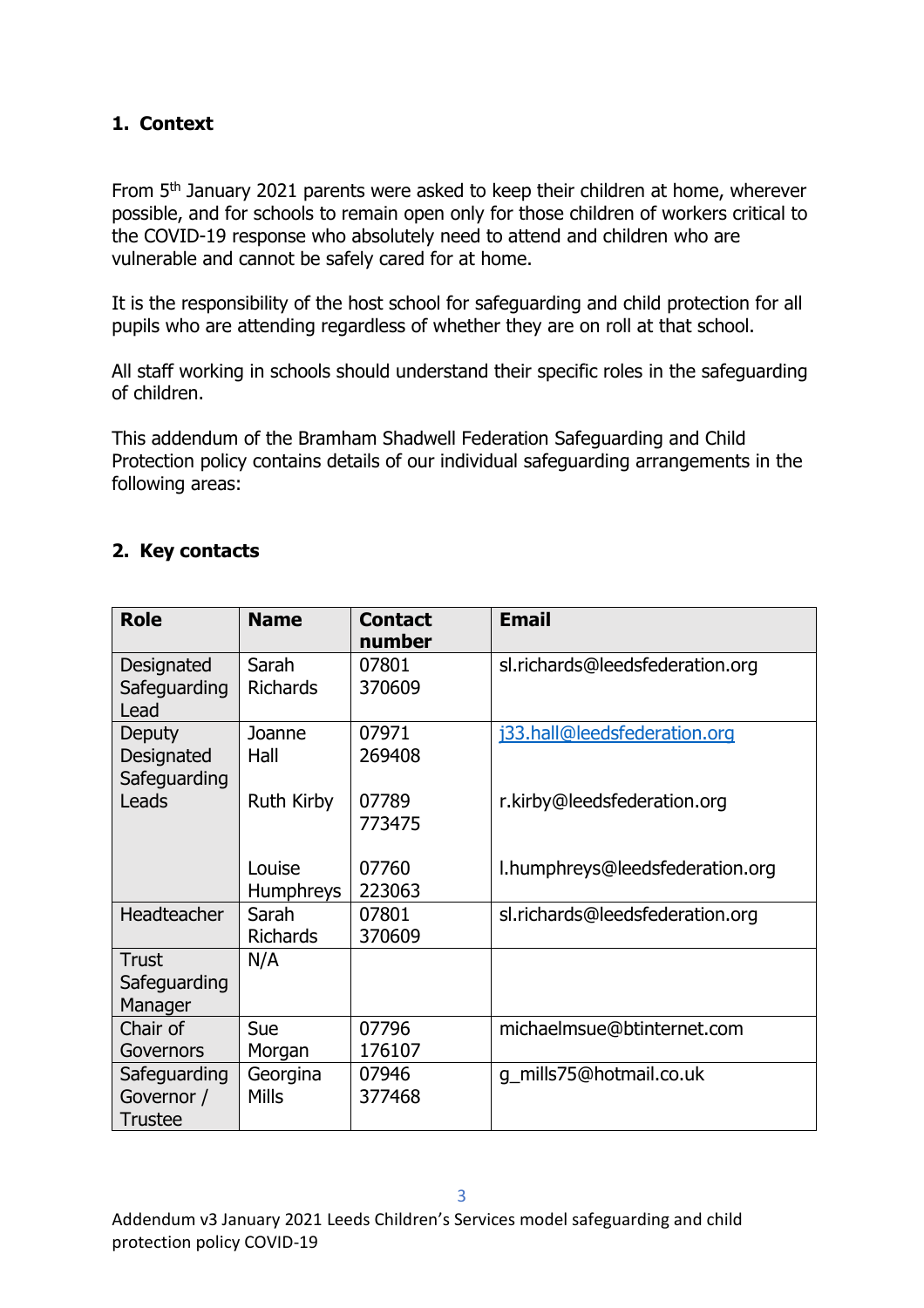#### <span id="page-3-0"></span>**3. Other Key Contacts:**

| <b>Children's Services Education Safeguarding Team</b> | 0113 3789685 |
|--------------------------------------------------------|--------------|
| <b>Email: estconsultation@leeds.gov.uk</b>             |              |
| Children's social work service duty and advice team    | 0113 3760336 |
| Email: childscreening@leeds.gov.uk                     |              |
| <b>Emergency Duty Team (Out of hours)</b>              | 0113 5350600 |
| Email: childrensEDT@leeds.gov.uk                       |              |
| <b>Prevent Team</b>                                    | 0113 5350810 |
| Email: prevent@leeds.gov.uk                            |              |
| <b>LADO service</b>                                    | 0113 3789687 |
| Email: lado@leeds.gov.uk                               |              |
| <b>Leeds Schools Crisis line</b>                       | 0113 3783645 |
| <b>CLUSTER Felicity Nichols</b>                        |              |
| nicholsf01@wetherbyhigh.co.uk                          |              |

#### <span id="page-3-1"></span>**4. Vulnerable children**

As outlined in government guidance published in January 2021 vulnerable children and young people are defined as those who:

- are assessed as being in need under section 17 of the Children Act 1989, including children and young people who have a child in need plan, a child protection plan or who are a looked-after child;
- have an education, health and care (EHC) plan;
- have been identified as otherwise vulnerable by educational providers or local authorities (including children's social care services), and who could therefore benefit from continued full-time attendance, this might include:
	- o children and young people on the edge of receiving support from children's social care services or in the process of being referred to children's services
	- o adopted children or children on a special guardianship order
	- o those at risk of becoming NEET ('not in employment, education or training')
	- $\circ$  those living in temporary accommodation
	- $\circ$  those who are young carers
	- $\circ$  those who may have difficulty engaging with remote education at home (for example due to a lack of devices or quiet space to study)
	- o care leavers
	- $\circ$  others at the provider and local authority's discretion including pupils and students who need to attend to receive support or manage risks to their mental health.

Eligibility for free school meals in and of itself is not a determining factor in assessing vulnerability.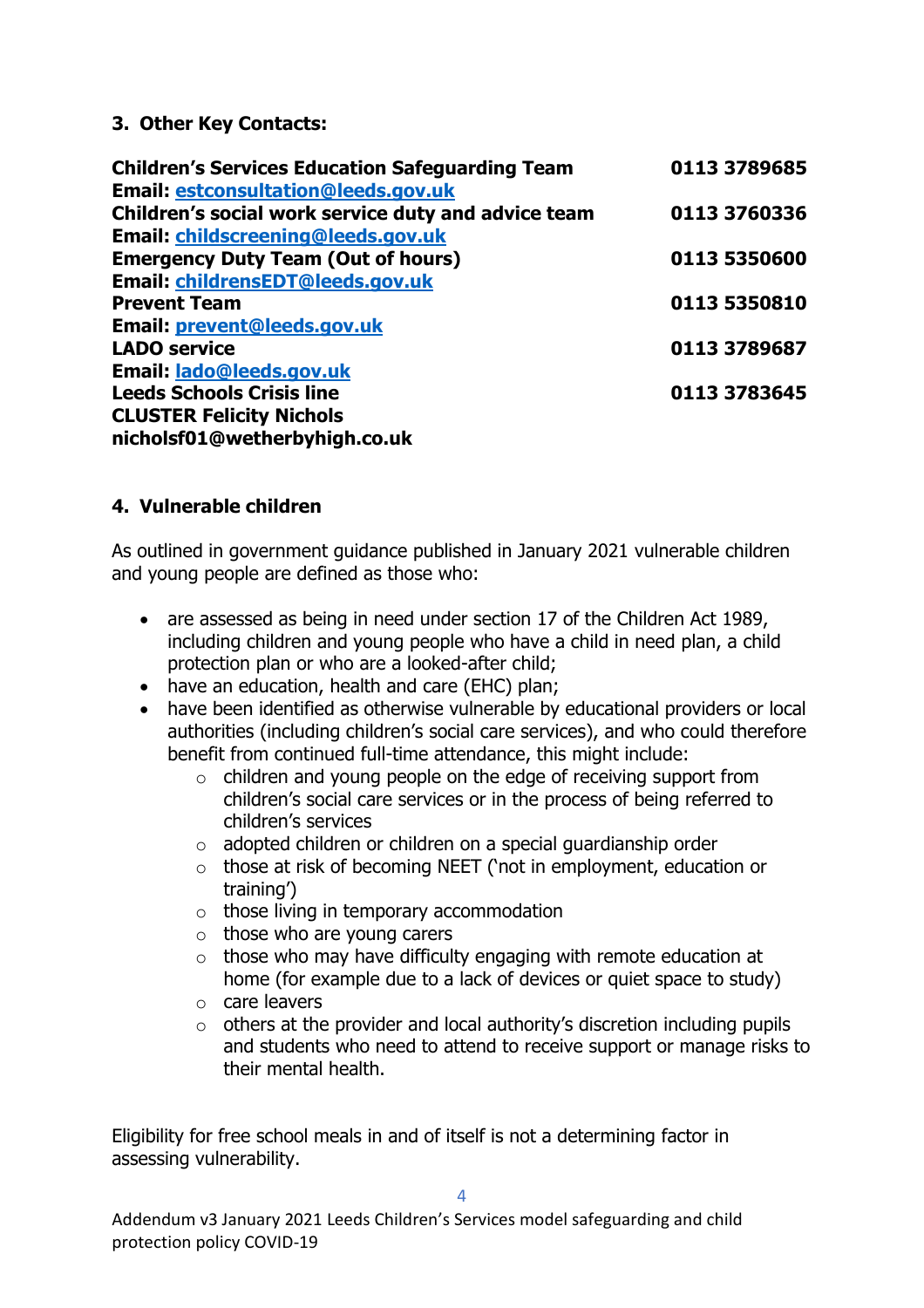Senior leaders, especially the Designated Safeguarding Lead (and deputies) know who our most vulnerable children are. They have the flexibility to offer a place to those on the edge of receiving children's social care support.

Bramham Shadwell Federation will continue to work with and support children's social workers to help protect vulnerable children. This includes working with and supporting children's social workers and the local authority virtual school head (VSH) for looked-after and previously looked-after children. The lead person for this will be Ruth Kirby.

There is an expectation that vulnerable children who have a social worker will attend an education setting, so long as they do not have underlying health conditions that put them at increased risk. In circumstances where a parent does not want to bring their child to an education setting, and their child is considered vulnerable, the social worker and Bramham Shadwell Federation will explore the reasons for this directly with the parent.

Where parents are concerned about the risk of the child contracting COVID19, Bramham Shadwell Federation or the social worker will talk through these anxieties with the parent/carer following the advice set out by Public Health England.

Bramham Shadwell Federation will encourage vulnerable children and young people to attend school, including remotely if needed.

#### <span id="page-4-0"></span>**5. Attendance monitoring**

In mainstream schools, all secondary-age pupils who are not expected to be in school during the weeks commencing 4 and 11 January 2021, should be recorded as 'code X'.

Children for whom on-site provision is being provided should be recorded in line with the normal school attendance requirements.

Shielding advice is currently in place in tier 4 areas, and so all children still deemed clinically extremely vulnerable are advised not to attend school.

Bramham Shadwell Federation and social workers will agree with parents/carers whether children in need should be attending school – Bramham Shadwell Federation will then follow up on any pupil that they were expecting to attend, who does not.

Bramham Shadwell Federation will also follow up with any parent or carer who has arranged care for their child(ren) and the child(ren) subsequently do not attend.

5

Phone calls will be made to the parents/carers in these circumstances.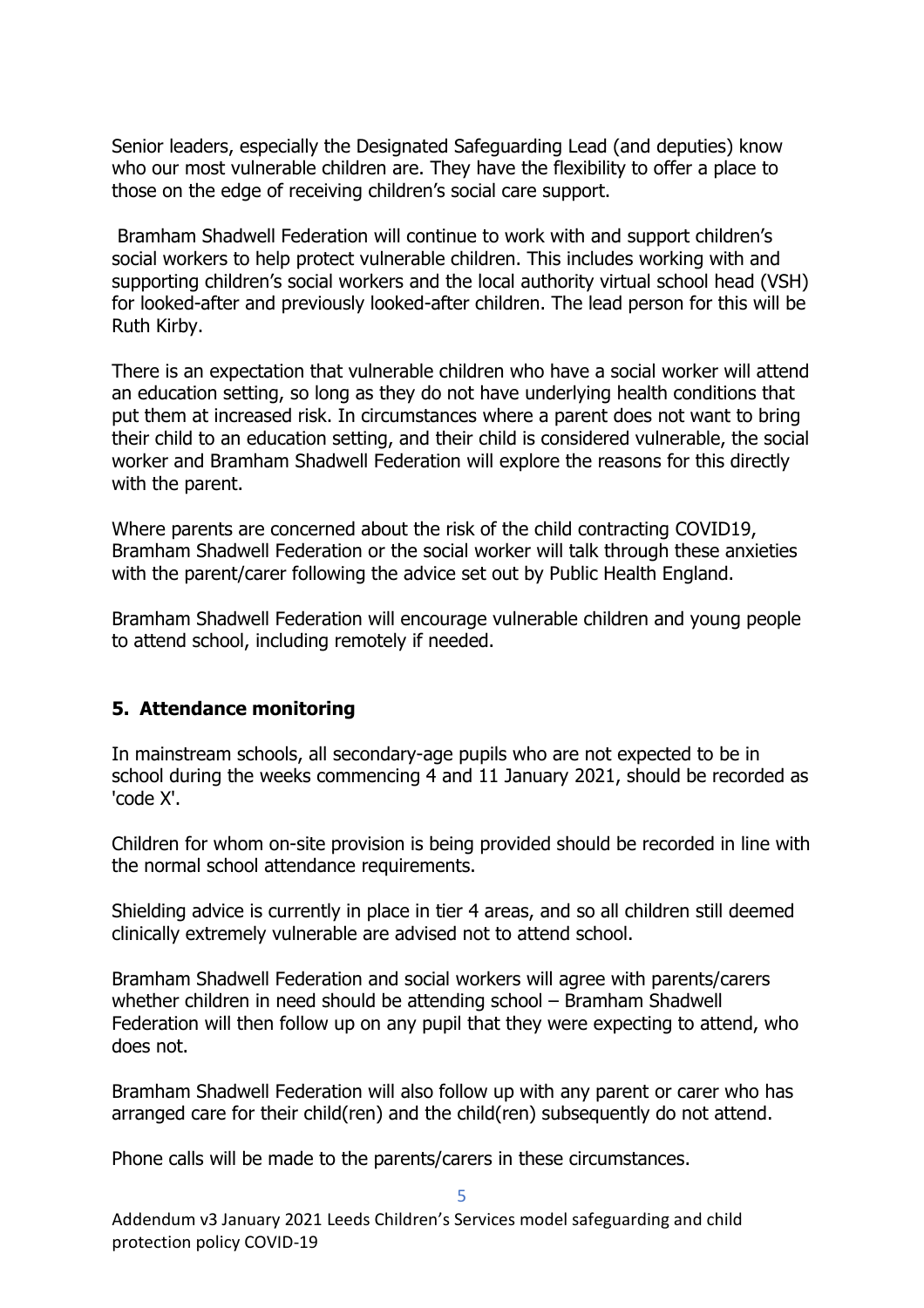To support the above, Bramham Shadwell Federation will, when communicating with parents/carers and carers, confirm emergency contact numbers are correct and ask for any additional emergency contact numbers where they are available.

In all circumstances where a vulnerable child with a social worker does not take up their place at school, or discontinues, Bramham Shadwell Federation will notify their allocated social worker.

Children on the Clinically Extremely Vulnerable list are not expected to attend school.

#### <span id="page-5-0"></span>**6. Designated Safeguarding Lead**

Bramham Shadwell Federation has a Designated Safeguarding Lead (DSL) and a Deputy DSL.

The Designated Safeguarding Lead is: Sarah Richards

The Deputy Designated Safeguarding Leads are: Joanne Hall, Ruth Kirby, Louise Humphreys, Liz Veverka and from 1.7.21, James Rugg.

The optimal scenario is to have a trained DSL (or deputy) available on site. Where this is not the case a trained DSL (or deputy) will be available to be contacted via phone or online video - for example when working from home.

Where a trained DSL (or deputy) is not on site, in addition to the above, a senior leader will assume responsibility for co-ordinating safeguarding on site.

This might include updating and managing access to child protection records both offline or online management system, and liaising with the offsite DSL (or deputy) and as required liaising with children's social workers where they require access to children in need and/or to carry out statutory assessments at the school or college.

It is important that all Bramham Shadwell Federation staff and volunteers have access to a trained DSL (or deputy). The staff on site are aware of who these people are and how to contact them. All onsite staff should be made aware of the children's services education safeguarding team consultation line number (0113 3789685) should a DSL be unavailable and they require safeguarding advice.

The DSL will continue to engage with social workers, and attend all multi-agency meetings, which can be done remotely.

The senior DSL will ensure that operational staff with designated safeguarding responsibilities, access regular supervision, which can be undertaken remotely through electronic communications (e.g. skype, mobile communications etc.)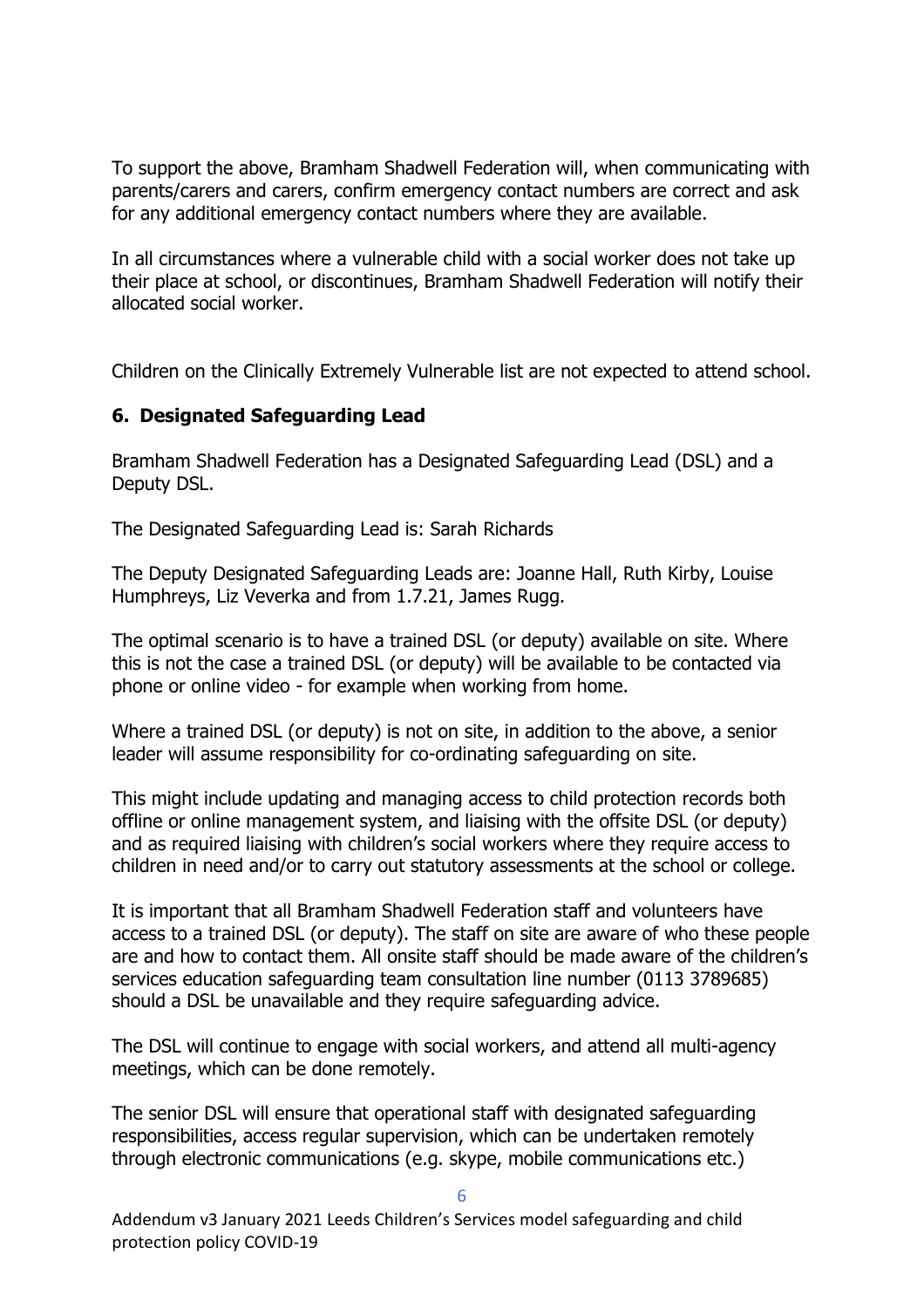## <span id="page-6-0"></span>**7. Reporting a concern**

Where staff have a concern about a child, they should continue to follow the process outlined in the school Safeguarding Policy. This includes making a report and formally recording concerns via the school's electronic safeguarding systems, (e.g. CPOMS) which can be done remotely. Or secure email systems with completed cause for concern forms attached.

Staff are reminded of the need to report any concern immediately and without delay.

Where staff are concerned about an adult working with children in the school, they should contact their Headteacher, DSL, Sarah Richards. If there is a requirement to make a notification to the Headteacher whilst away from school, this should be done verbally and followed up with an email to the Headteacher.

Concerns around the Headteacher should be directed to the Chair of Governors: Sue Morgan. (07966 176107)

All staff must follow Part 4 of Keeping Children Safe in Education (2020) and the local authority model safeguarding model child protection policy (section 10.2) guidance for managing allegations against staff. The case manager must use the local authority designated officer (LADO) notification form (see Appendix 13 of local authority model safeguarding model child protection policy) in order to assess the level of concern. As part of this initial consideration, the case manager should consult with their school's HR Advisor/provider/contact. The completed LADO notification form must be sent to [lado@leeds.gov.uk](mailto:lado@leeds.gov.uk) within one working day of the allegation being made.

The education safeguarding team manager (Raminder Aujla [raminder.aujla@leeds.gov.uk](mailto:raminder.aujla@leeds.gov.uk) ) will continue to offer support in the process of managing allegations.

## <span id="page-6-1"></span>**8. Safeguarding Training and induction**

For the period COVID-19 measures are in place, a DSL (or deputy) who has been trained will continue to be classed as a trained DSL (or deputy) even if access to their refresher training delayed. Refresher safeguarding training for all staff can be accessed remotely through<https://www.leedsforlearning.co.uk/>

All existing school staff have had safeguarding training and have read part 1 of Keeping Children Safe in Education (2020). The DSL should communicate with staff any new local arrangements, so they know what to do if they are worried about a child.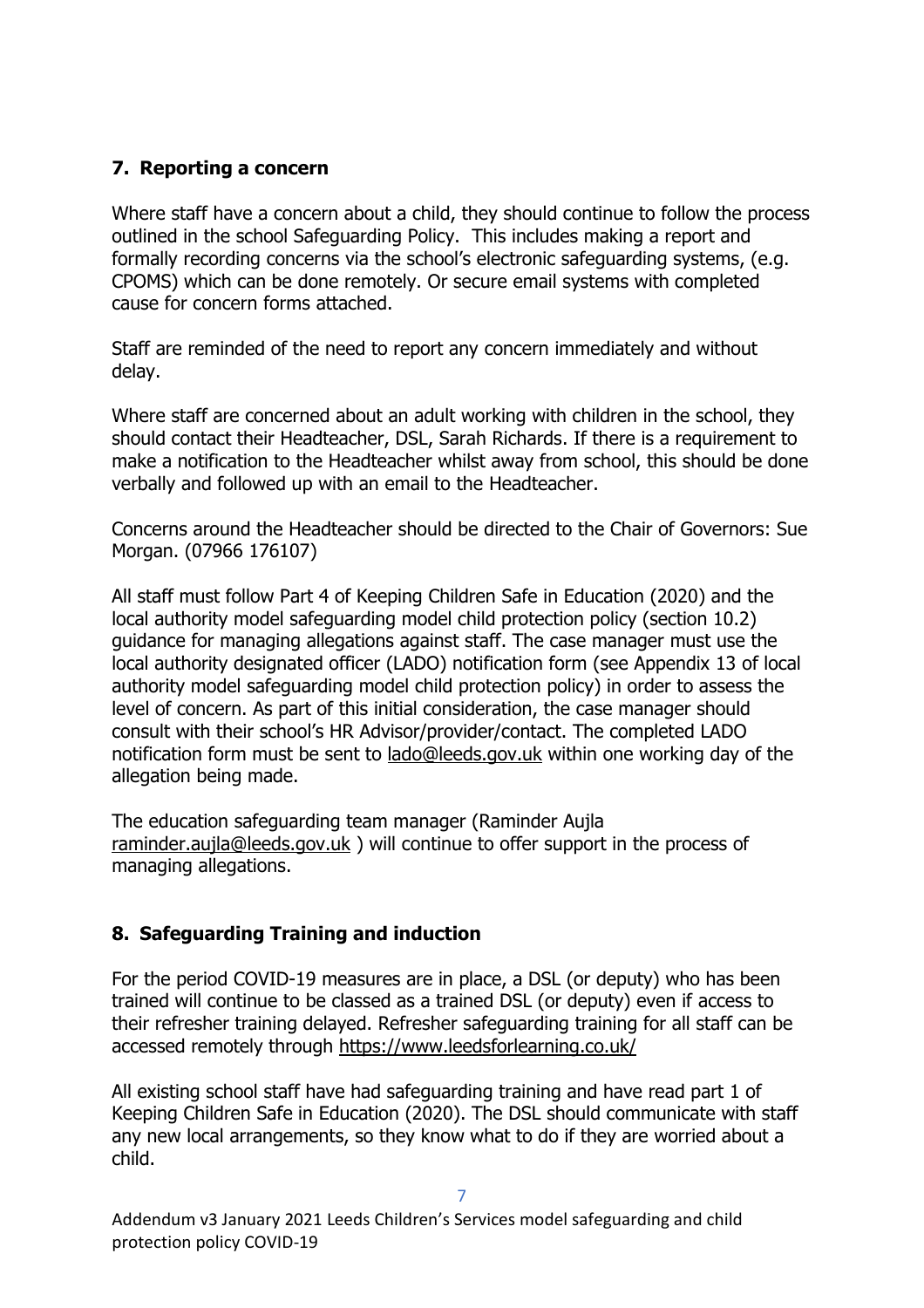Where new staff are recruited, or new volunteers enter Bramham Shadwell Federation, they will continue to be provided with a safeguarding induction and training. The local authority education safeguarding team child protection training offer can be accessed remotely through<https://www.leedsforlearning.co.uk/>

Upon arrival, new staff will be issued with the statutory safeguarding documents as outlined in Part One of Keeping Children Safe In Education 2020 including a copy of the receiving setting's safeguarding and child protection policy, guidance for safer working practice for staff working in educational settings, behaviour policy, children missing education procedures, online safety policy including acceptable use and confirmation of local processes and confirmation of DSL arrangements.

#### <span id="page-7-0"></span>**9. Safer recruitment/volunteers and movement of staff**

It remains essential that people who are unsuitable are not allowed to enter the children's workforce or gain access to children. When recruiting new staff, Bramham Shadwell Federation will continue to follow the relevant safer recruitment processes for their setting, including, as appropriate, relevant sections in part 3 of Keeping Children Safe in Education (2020) (KCSIE).

In response to COVID-19, the Disclosure and Barring Service (DBS) has made changes to its guidance on standard and enhanced DBS ID checking to minimise the need for face-to-face contact. [https://www.gov.uk/government/news/covid-19](https://www.gov.uk/government/news/covid-19-changes-to-dbs-id-checking-guidelines) [changes-to-dbs-id-checking-guidelines](https://www.gov.uk/government/news/covid-19-changes-to-dbs-id-checking-guidelines)

Individuals who have lived or worked outside the UK must undergo the same checks as all other staff in schools or colleges (set out in paragraphs 154 and 160). This includes obtaining (via the applicant) an enhanced DBS certificate (including barred list information, for those who will be engaging in regulated activity) even if the individual has never been to the UK. In addition, schools and colleges must make any further checks they think appropriate so that any relevant events that occurred outside the UK can be considered. These checks could include, where available: • criminal records checks for overseas applicants - Home Office guidance can be found on GOV.UK; and for teaching positions

• obtaining a letter of professional standing from the professional regulating authority in the country in which the applicant has worked. Advice about which regulatory or professional body applicants should contact is available from the National Recognition Information Centre for the United Kingdom, UK NARIC. <https://www.enic.org.uk/>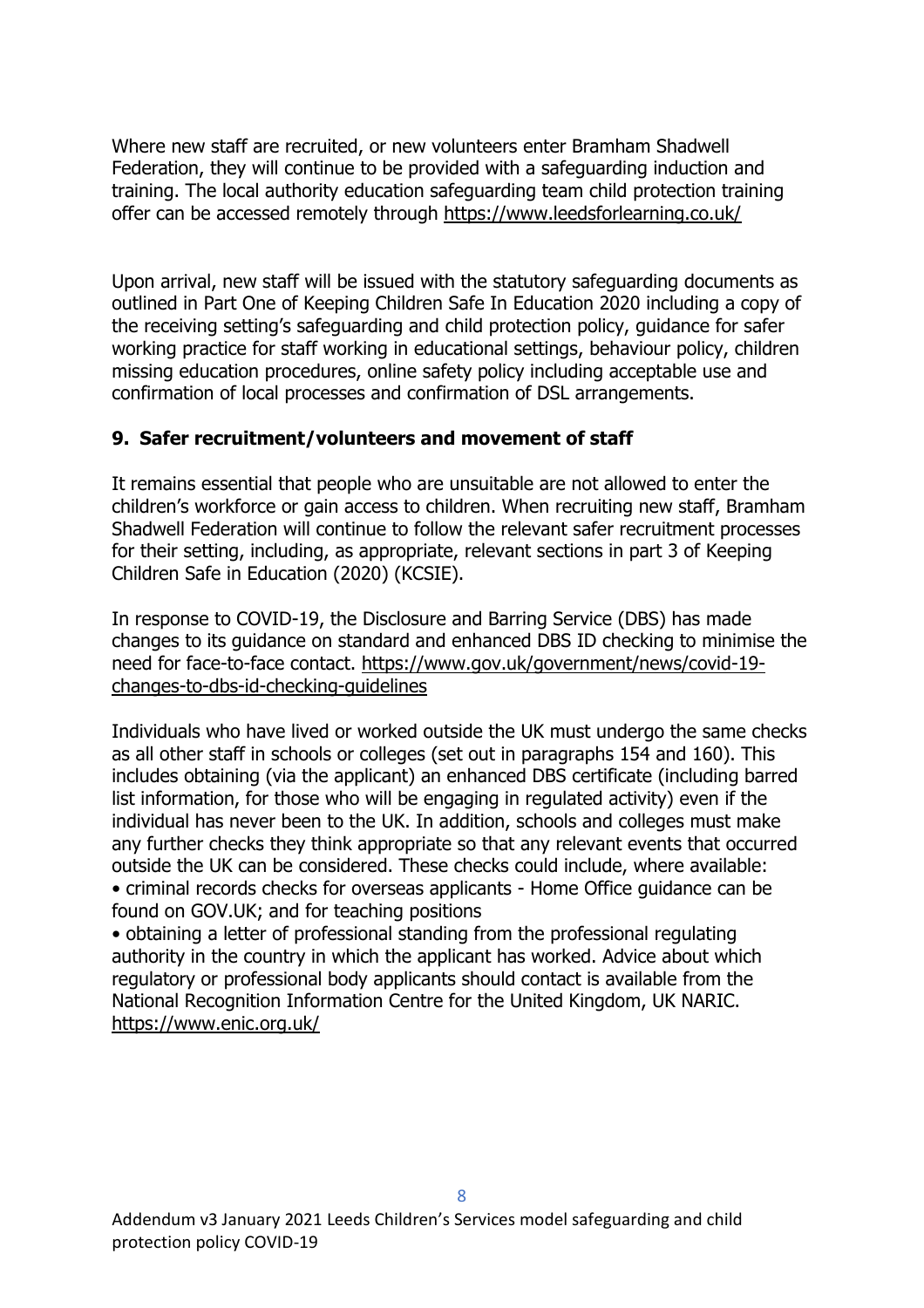If staff are deployed from another education or children's workforce setting to our school, we will take into account the DfE supplementary guidance on safeguarding children during the COVID-19 pandemic and will accept portability as long as the current employer confirms in writing that:

- the individual has been subject to an enhanced DBS and children's barred list check
- there are no known concerns about the individual's suitability to work with children
- there is no ongoing disciplinary investigation relating to that individual

Where Bramham Shadwell Federation is utilising volunteers (including for mass testing), we will continue to follow the checking and risk assessment process as set out in paragraphs 183 to 188 of KCSIE (2020). Under no circumstances will a volunteer who has not been checked be left unsupervised or allowed to work in regulated activity. Undertaking COVID testing on children directly who are unable to do this themselves will meet the regulated activity requirement.

Bramham Shadwell Federation will continue to follow the legal duty to refer to the DBS anyone who has harmed or poses a risk of harm to a child or vulnerable adult. Full details can be found at paragraph 179 of KCSIE (2020).

Bramham Shadwell Federation will continue to consider and make referrals to the Teaching Regulation Agency (TRA) as per paragraph 182 of KCSIE (2020) and the TRA's 'Teacher misconduct advice for making a referral.

During the COVID-19 period all referrals should be made by emailing [Misconduct.Teacher@education.gov.uk](mailto:Misconduct.Teacher@education.gov.uk)

Whilst acknowledging the challenge of the current national emergency, it is essential from a safeguarding perspective that any school is aware, on any given day, which staff/volunteers will be in the school or college, and that appropriate checks have been carried out, especially for anyone engaging in regulated activity. As such, Bramham Shadwell Federation will continue to keep the single central record (SCR) up to date as outlined in paragraphs 164 to 171 in KCSIE (2020). All staff employed to conduct mass testing are added to the SCR.

#### <span id="page-8-0"></span>**10. Online safety in schools and colleges**

Bramham Shadwell Federation will continue to provide a safe environment, including online. This includes the use of an online filtering system.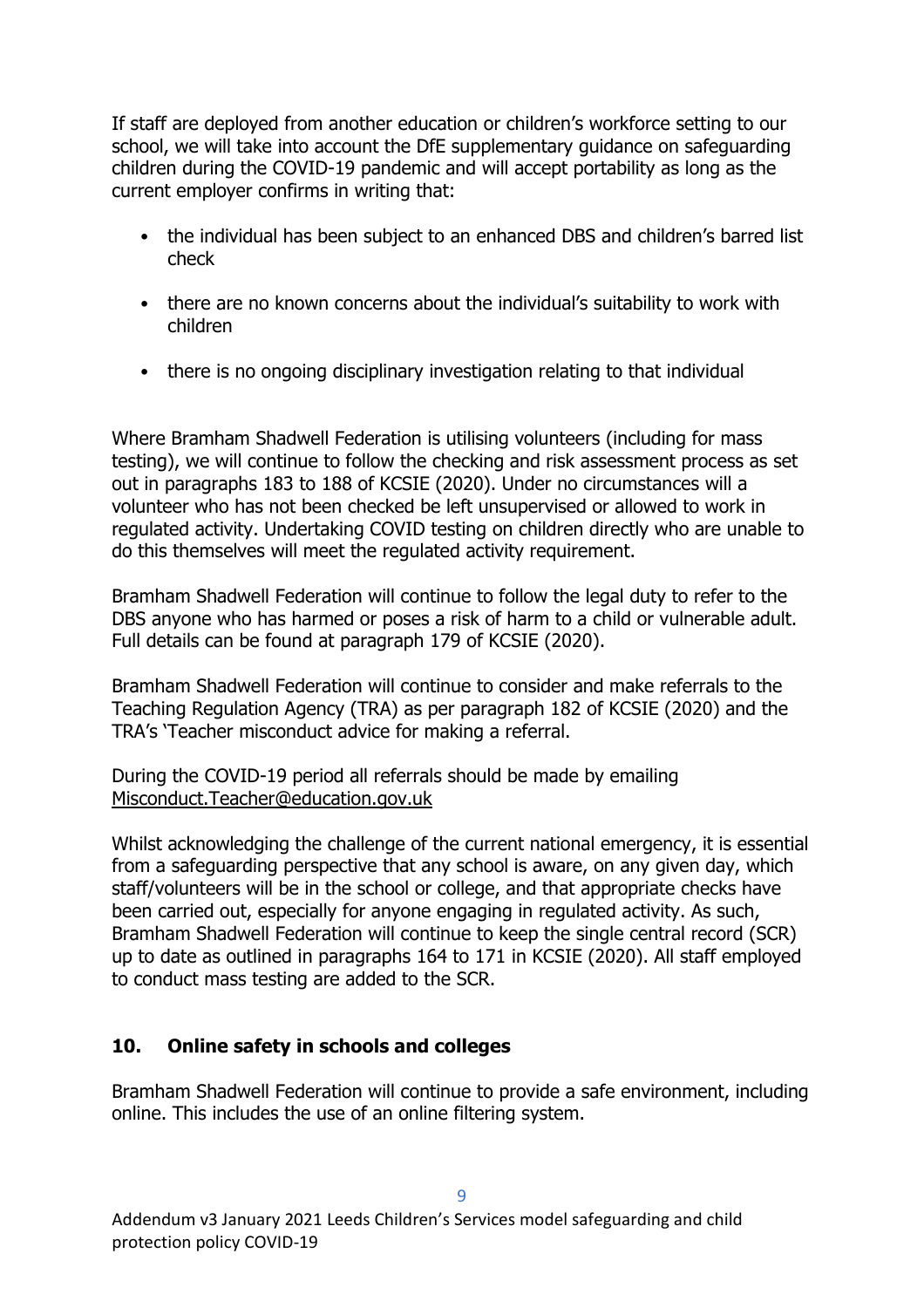Where students are using computers in school, appropriate supervision will be in place.

### <span id="page-9-0"></span>**11. Children and online safety away from school and college**

Where students are using digital technology away from school for the purposes of remote learning, the duty to ensure appropriate supervision is the responsibility of the child's parent/carer as outlined in the school's acceptable use policy.

It is important that all staff who interact with children, including online, continue to look out for signs a child may be at risk. Any such concerns should be dealt with as per the Child Protection Policy and where appropriate referrals should still be made to children's social care and as required, the police.

Online teaching should follow the same principles as set out in the Guidance for safer working practice (including Covid-19 Addendum issued in April 2020) for those working with children and young people in education settings (National Safer Recruitment Consortium May 2019).

Bramham Shadwell Federation will ensure any use of online learning tools and systems is in line with privacy and data protection/GDPR requirements.

Below are some things to consider when delivering virtual lessons, especially where webcams are involved:

- The Federation will ask for parental permission in order for children to participate in 1:1 sessions.
- Staff and children must wear suitable clothing, as should anyone else in the household.
- Where staff are working remotely any technology used for communication should be in appropriate areas, staff need to be mindful that backgrounds do not compromise personal confidentiality or breach the guiding principles of safer working practice guidance for staff working in educational settings.
- Our schools reserve the right for staff members to record live streamed sessions with pupils for use by pupils who cannot attend the session and also as a log of the activity. Parents have been informed that some lessons will be recorded. By joining the learning session parents give permission for this to happen. The Federation has asked any parents who do not wish their children to be seen in videos to turn off their cameras for the duration of the lesson. The Acceptable Use Policy gives further details about the recording of lessons.
- The purpose of any potential recording of live sessions would be so that the video can be used at alternative timings to live lessons and also can be reviewed if any issues were to arise.
- Live classes should be kept to a reasonable length of time, or the streaming may prevent the family 'getting on' with their day.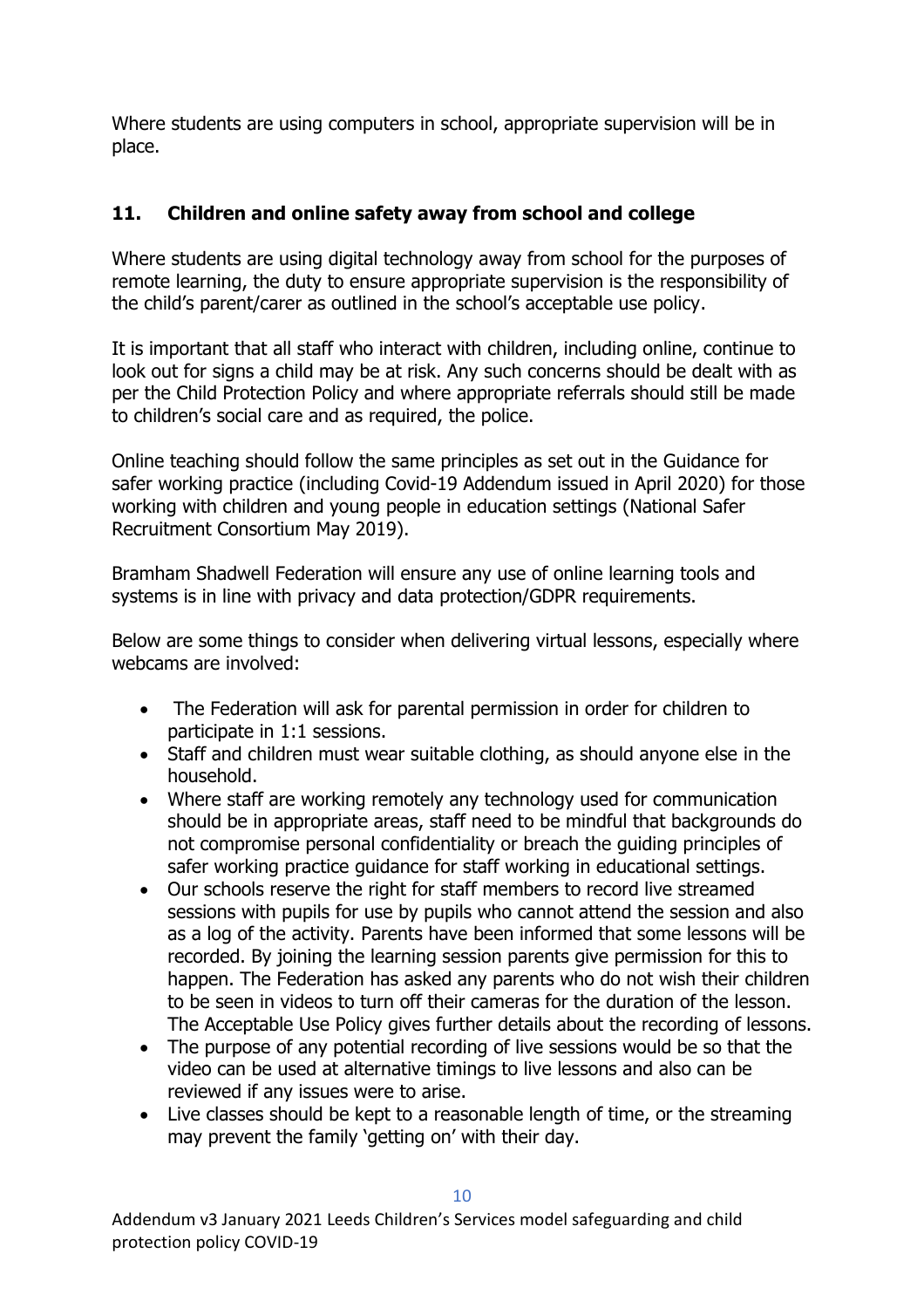Due to the public nature of Teams recordings, we will not be recording 1:1 sessions. Staff are reminded to follow safeguarding procedures and to adhere to Federation expectations. Any concerns about 1:1 sessions should be reported to the DSL or a deputy DSL immediately.

- Language must be professional and appropriate, including any family members in the background.
- Staff must only use platforms specified by senior managers and approved by our IT network manager / provider to communicate with pupils
- Staff should record, the length, time, date and attendance of any sessions held within their planning.

#### <span id="page-10-0"></span>**12. Supporting children not in school**

Bramham Shadwell Federation is committed to ensuring the safety and wellbeing of all its children and young people.

Where the DSL has identified a child to be on the edge of social care support, or who would normally receive pastoral-type support in school, they should ensure that a robust communication plan is in place for that child or young person.

Details of this plan will be recorded, in addition to a record of all contacts made.

The communication plans can include: remote contact, phone contact, door-step visits. Other individualised contact methods should be considered and recorded.

Bramham Shadwell Federation and its DSL will work closely with all stakeholders to maximise the effectiveness of any communication plan.

This plan must be reviewed regularly and where concerns arise, the DSL will consider any referrals as appropriate.

The school will share safeguarding messages on its website and social media pages.

Bramham Shadwell Federation recognises that school is a protective factor for children and young people, and the current circumstances, can affect the mental health of pupils and their parents/carers. Staff at Bramham and Shadwell need to be aware of this when setting expectations for pupils who are engaging in remote learning.

#### <span id="page-10-1"></span>**13. Supporting children in school**

Bramham Shadwell Federation is committed to ensuring the safety and wellbeing of all its students.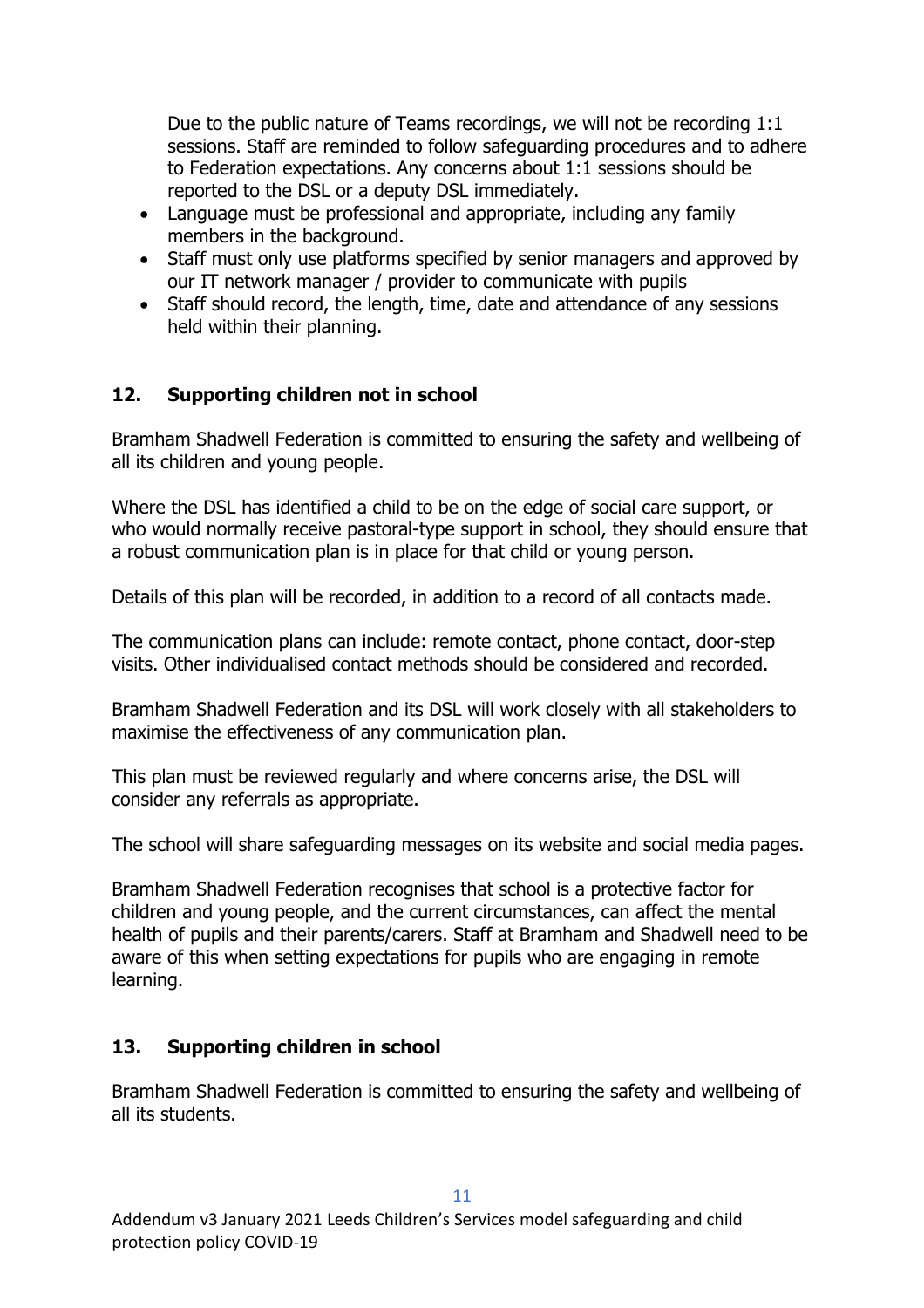Bramham Shadwell Federation will continue to be a safe space for all children to attend and flourish. The Headteacher will ensure that appropriate staff are on site and staff to pupil ratio numbers are appropriate, to maximise safety.

Bramham Shadwell Federation will refer to the Government guidance for education and childcare settings on how to implement social distancing and continue to follow the advice from Public Health England on handwashing and other measures to limit the risk of spread of COVID19.

Bramham Shadwell Federation will ensure that where we care for children of critical workers and vulnerable children on site, we ensure appropriate support is in place for them.

Where the Federation has concerns about the impact of staff absence – such as our Designated Safeguarding Lead or first aiders – we will discuss them immediately with the local authority education safeguarding team and/or health and safety team.

#### <span id="page-11-0"></span>**14. Peer on Peer Abuse**

The Federation recognises that during the closure a revised process may be required for managing any report of such abuse and supporting victims**.** 

Where a school receives a report of peer on peer abuse, they will follow the principles as set out in part 5 of KCSIE and of those outlined within of the Child Protection Policy.

The school will listen and work with the young person, parents/carers and any multiagency partner required to ensure the safety and security of that young person.

Concerns and actions must be recorded in keeping with school reporting and recording systems (contact DSL or a Deputy DSL without delay and record on Cause for Concern form) and appropriate referrals made.

#### <span id="page-11-1"></span>**15. Mental health and Well-Being**

The Federation recognises that the current exceptional circumstances may affect the mental health and well-being of pupils, parents and staff in many different ways. School will ensure that they have details of appropriate support available and this will be accessible for pupils, parents and staff.

These are unusual and difficult times for many people and for some families they may become traumatic times and involve loss and grief. We have provided appropriate home learning for our pupils to complete during this period of time whilst the vast majority of pupils are at home. Although learning is very important, and we want to make the best use of this time, we recognise that the expectations of this may be challenging on some students and families. School will provide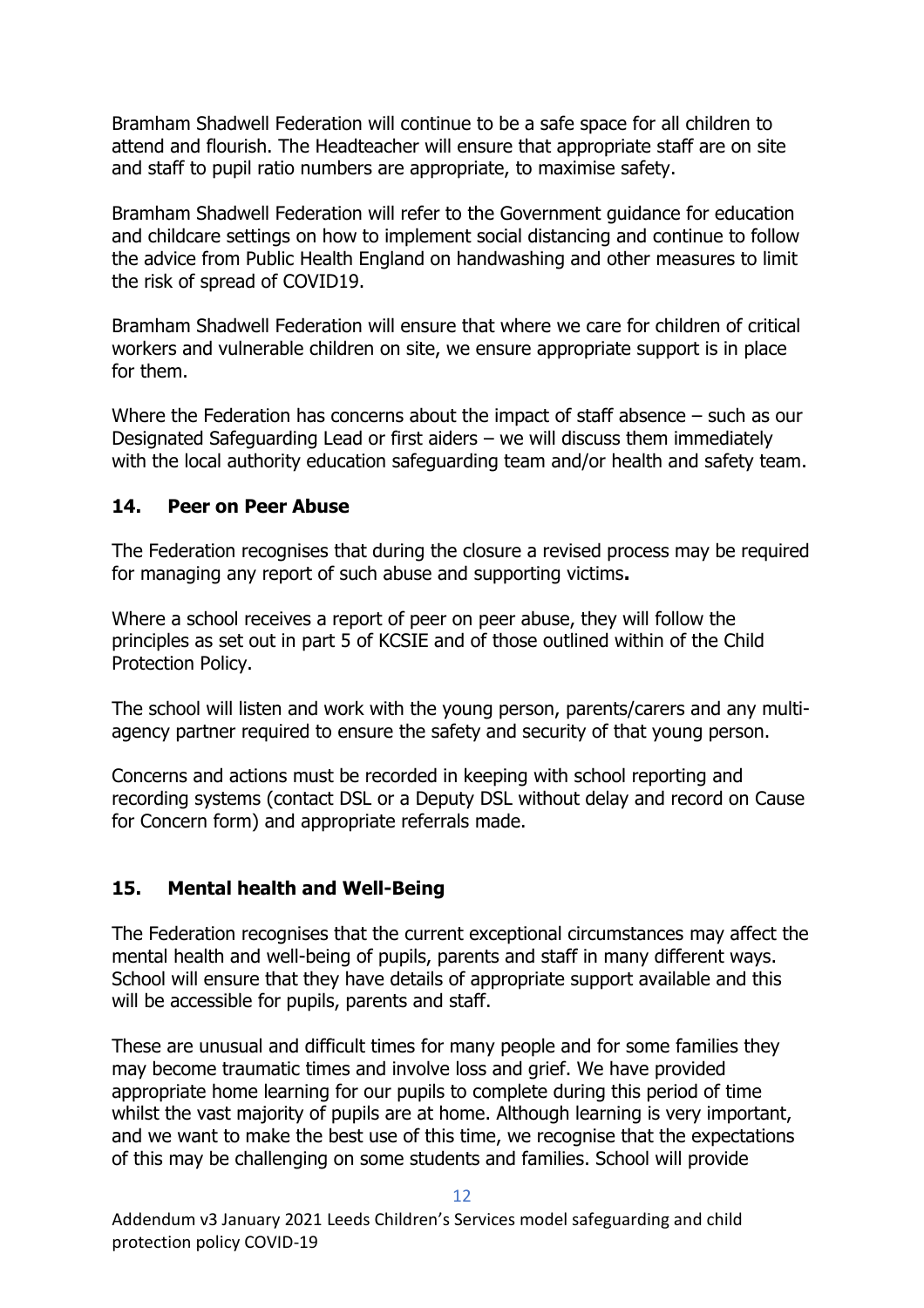reassurance and support to pupils, parents and staff in order to manage these expectations without putting additional stresses and pressure on individuals.

The Federation continues to give pastoral support to pupils and seeks advice from services when necessary about the universal and targeted offer around mental health and wellbeing. Both schools have a plan in place for how any bereavements may be handled, including a detailed policy and the Federation will obtain support services as appropriate.

Useful contacts/web links:

Child line: 0800 1111 www.childline.org.uk www.nhs.uk Mind.org.uk [www.gov.uk/government/publications/covid-19-guidance-for-the-public-on-mental](http://www.gov.uk/government/publications/covid-19-guidance-for-the-public-on-mental-health-and-wellbeing)[health-and-wellbeing](http://www.gov.uk/government/publications/covid-19-guidance-for-the-public-on-mental-health-and-wellbeing) [www.nhs.uk/oneyou/every-mind-matters/coronavirus-covid-19-staying-at-home-tips](http://www.nhs.uk/oneyou/every-mind-matters/coronavirus-covid-19-staying-at-home-tips)  [www.mentalhealth.org.uk/publications/looking-after-your-mental-health-during](http://www.mentalhealth.org.uk/publications/looking-after-your-mental-health-during-coronavirus-outbreak)[coronavirus-outbreak](http://www.mentalhealth.org.uk/publications/looking-after-your-mental-health-during-coronavirus-outbreak) [www.nhs.uk/conditions/stress-anxiety-depression/talking-to-children-about-feelings/](http://www.nhs.uk/conditions/stress-anxiety-depression/talking-to-children-about-feelings/) [https://www.gov.uk/government/publications/covid-19-guidance-on-supporting](https://www.gov.uk/government/publications/covid-19-guidance-on-supporting-children-and-young-peoples-mental-health-and-wellbeing)[children-and-young-peoples-mental-health-and-wellbeing](https://www.gov.uk/government/publications/covid-19-guidance-on-supporting-children-and-young-peoples-mental-health-and-wellbeing) [www.mindmate.org.uk/](http://www.mindmate.org.uk/)

#### <span id="page-12-0"></span>**16. Staff who bring their own children into school due to a lack of suitable alternative childcare**

In addition to advice issued centrally by the Local Authority on this issue: where these are pre-school children schools must also have regard to the Disqualification Regulations 2018: The Childcare (Disqualification) Regulations 2018 and [Childcare](http://www.legislation.gov.uk/ukpga/2006/21/contents)  [Act 2006,](http://www.legislation.gov.uk/ukpga/2006/21/contents) which set out who is disqualified from working with children.

## <span id="page-12-1"></span>**17. Support from the Local Authority**

The Children's Services Education Safeguarding Team will continue to provide support and guidance as appropriate to enable DSLs to carry out their role effectively.

## <span id="page-12-2"></span>**18. The use of personal mobile phones.**

In situations where staff have agreed to use their own personal mobile phone to make contact with families, staff and school will need to put in place systems to ensure the staff member's personal number is not visible to parents and carers. Staff